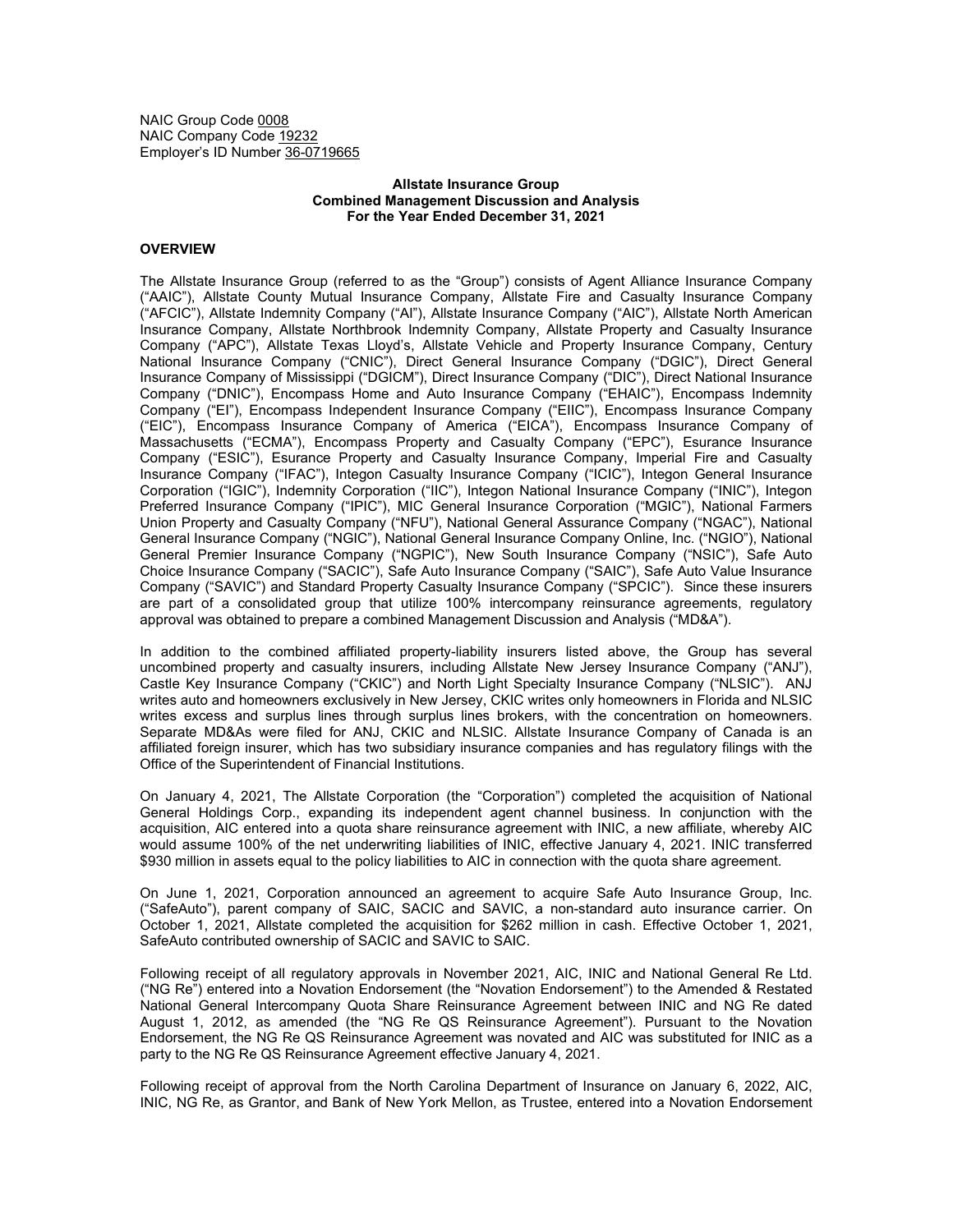to the Trust Agreement, effective February 4, 2021, whereby AIC replaced INIC as the sole beneficiary under the original trust agreement in connection with the NG Re QS Reinsurance Agreement.

Following receipt of all regulatory approvals in December 2021, AIC and NG Re entered into a Quota Share Commutation Endorsement to the NG Re QS Reinsurance Agreement, effective October 1, 2021, whereby the Company and NG Re commuted the 50% quota share participation of losses incurred prior to January 4, 2021.

AIC received ordinary dividends totaling \$392 million from its previously owned subsidiary, Allstate Life Insurance Company ("ALIC") in 2021. Investments with fair values of \$40 million and \$333 million were received on April 1, 2021 and May 1, 2021, respectively, and cash of \$19 million was received on June 30, 2021.

On January 26, 2021, AIC and Allstate Financial Insurance Holdings Corporation entered into a Stock Purchase Agreement with Everlake US Holdings Company (formerly Antelope US Holdings Company) ("Everlake"), an affiliate of an investment fund associated with The Blackstone Group Inc. to sell all the shares of common stock of ALIC and certain affiliates. After receiving the necessary state regulatory approvals, the sale of ALIC, was completed on November 1, 2021. Everlake paid \$2.73 billion in exchange for 100% of the shares of common capital stock of ALIC and certain affiliates, of which \$2.71 billion was allocated to AIC in consideration for its investment in ALIC. The increase in the unrealized gain on the value of ALIC as of September 30, 2021 was limited to the net realizable value under the terms of the ALIC Purchase Agreement. The transactions resulted in AIC's divestiture of all of its life and annuities businesses.

The ALIC Purchase Agreement, specified that certain ALIC investments be sold or transferred prior to the sale closing ("Excluded investment assets"). As part of the Excluded investment assets transactions executed during the third quarter of 2021, ALIC transferred bonds, preferred stocks, common stocks, real estate investments, mortgage loans and other invested assets with fair values of \$2.99 billion to AIC in exchange for bonds and cash. In addition, with the approval of the Illinois Department of Insurance ("IL DOI") and all the contingent conditions met, AIC received an extraordinary cash dividend of \$1.25 billion from ALIC on November 1, 2021 immediately prior to ALIC's sale.

AIC is an Illinois domiciled insurer licensed to write property and casualty business in 49 states, the District of Columbia ("D.C."), Puerto Rico and Canada and offers a broad range of personal and commercial insurance products. Allstate Insurance Holdings, LLC ("AIH"), a Delaware Corporation, owns all of AIC's outstanding shares of common stock and is wholly-owned by the Corporation.

# **BUSINESS**

The Group's strategy has two components: increase personal property-liability market share and expand protection offerings by leveraging the Allstate brand, customer base and capabilities. Transformative Growth is about creating a business model, capabilities and culture that continually transform to better serve customers. This is done by providing affordable, simple and connected protection through multiple distribution partners. The ultimate objective is to create continuous transformative growth in all businesses

The Group's property-liability operations consist of two reportable segments: Allstate Protection and Run-off Property-Liability. Allstate Protection includes the Allstate® and National General® brands that offer private passenger auto, homeowners, other personal lines and commercial insurance through agents, contact centers and online. The Encompass brand was combined into National General beginning in the first quarter of 2021. Run-off Property-Liability relates to property and casualty insurance policies written during the 1960's through the mid-1980's. These segments are consistent with the groupings of financial information that management uses to evaluate performance and to determine the allocation of resources.

The Group's products are marketed under the Allstate and National General brand names and are offered to consumers through both exclusive and independent agents and directly through contact centers and online.

The Allstate brand differentiates itself by offering a comprehensive range of affordable, simple and connected protection solutions across distribution channels for specific consumer segments. The Your Choice Auto<sup>®</sup> product offers qualified customers to choose from a variety of options, such as Accident Forgiveness, Deductible Rewards®, Safe Driving Bonus® and New Car Replacement. The Allstate House and Home® product features options that include Claim RateGuard®, Claim-Free Bonus, Deductible Rewards<sup>®</sup> and flexibility in options and coverages, including graduated roof coverage and pricing based on roof type and age for damage related to wind and hail events. Bundling Benefits provides auto customers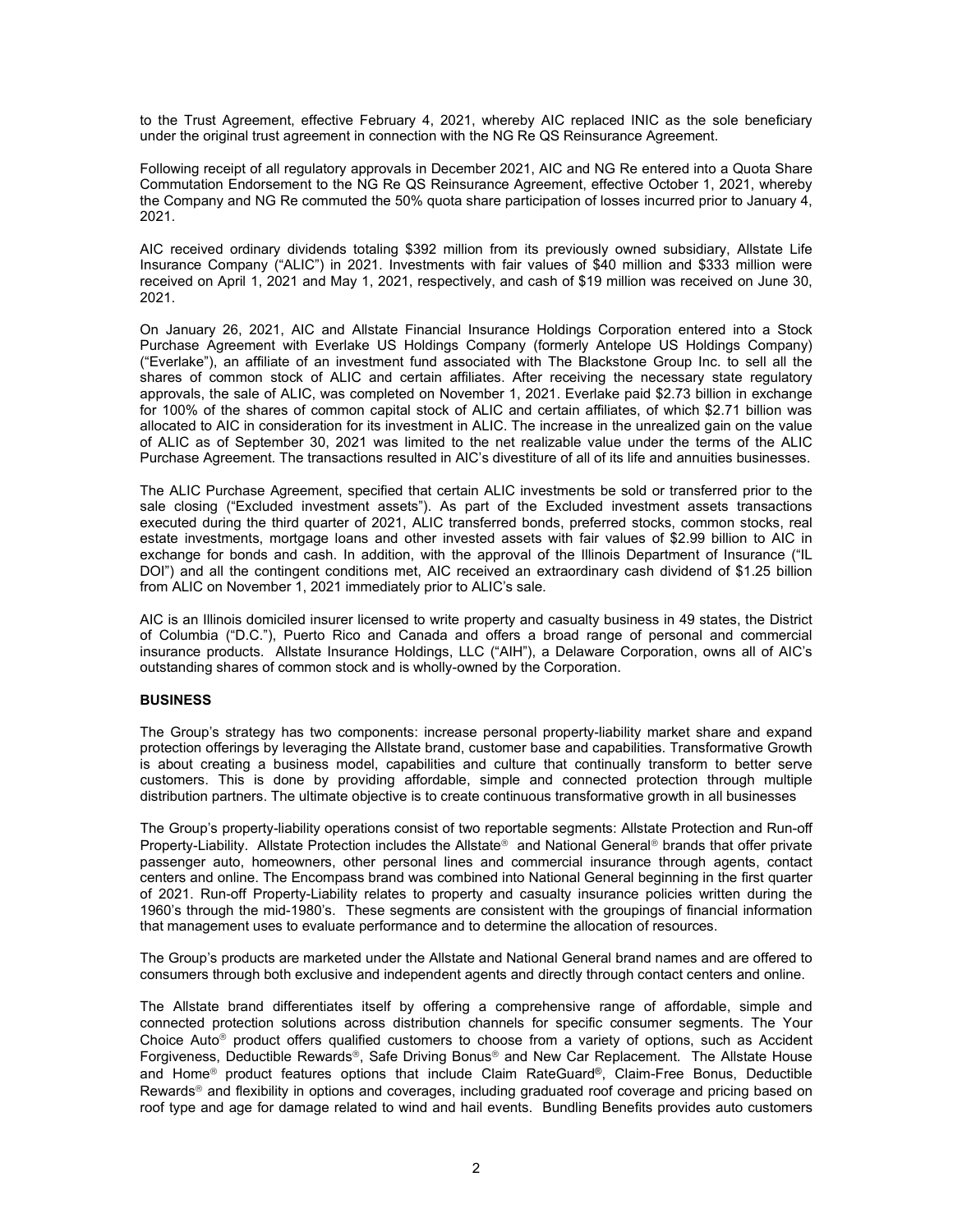with a qualifying property policy, an auto renewal guarantee and a deductible waiver (when the same event, with the same covered cause of loss, damages both auto and property). Bundling Benefits was offered in 47 states and D.C. as of December 31, 2021. The Auto Car Replacement Protection replaces a qualifying customer's vehicle involved in a total loss accident with a newer vehicle with fewer miles. Auto Car Replacement Protection was offered in 47 states and D.C. as of December 31, 2021. National General's Custom  $360<sup>sm</sup>$  provides endorsements and coverage amounts that can be scaled up or down to create a custom, needs-based insurance solution for customers at all stages in life. The Drivewise® program is a telematics-based program, available in 49 states and D.C as of December 31, 2021, that uses a mobile application or an in-car device to capture driving behaviors and encourage safe driving. The Drivewise program provides customers with information, tools, and incentives. For example, in most states, Allstate Rewards<sup>®</sup> provides reward points for safe driving. Milewise®, Allstate's usage-based insurance product, available in 22 states as of December 31, 2021, gives customers flexibility to customize their insurance and pay based on the number of miles they drive. DynamicDrive, National General's mobile-based telematics application, available in 25 states as of December 31, 2021, captures driving behaviors and rewards customer participation.

When an Allstate product is not available, the Group may offer non-proprietary products to consumers through Ivantage and arrangements made with other companies, agencies, and brokers.

Other personal lines sold under the Allstate brand include renters, condominium, landlord, boat, umbrella, manufactured home and stand-alone scheduled personal property.

The acquisition of National General significantly enhanced our strategic position in the independent agency channel and increased our total personal property-liability market share by over one percentage point and has enhanced our independent agent-facing technology. It also expanded our distribution footprint, and led us to be a top five personal lines carrier in the independent agency distribution channel.

The Group's pricing and underwriting strategies and decisions are designed to generate sustainable profitable growth. The Group's proprietary database of underwriting and loss experience enables sophisticated pricing algorithms and methodologies to more accurately price risks while also seeking to attract and retain customers in multiple risk segments. A combination of underwriting information, pricing and discounts are also used to achieve a more competitive position and growth. The Group's pricing strategy involves local marketplace pricing and underwriting decisions based on risk evaluation factors to the extent permissible by applicable law and an evaluation of competitors.

Pricing of property products is intended to generate risk-adjusted returns that are acceptable over a longterm period. The Group pursues rate increases to keep pace with loss trends, including losses from catastrophic events and those that are weather-related (such as wind, hail, lightning and freeze not meeting the criteria to be declared a catastrophe) The Group also takes into consideration potential customer disruption, the impact on its ability to market our products, regulatory limitations, competitive position and profitability. In any reporting period, loss experience from catastrophic events and weather-related losses may contribute to negative or positive underwriting performance relative to the expectations incorporated into product pricing.

## **CATASTROPHE MANAGEMENT**

Catastrophe losses are an inherent risk of the property and casualty insurance industry that have contributed, and will continue to contribute, to potentially material year-to-year fluctuations in the Group's results of operations and financial position. The Group defines a "catastrophe" as an event that produces pre-tax losses before reinsurance in excess of \$1 million and involves multiple first party policyholders, or a winter weather event that produces a number of claims in excess of a preset, per-event threshold of average claims in a specific area, occurring within a certain amount of time following the event. Catastrophes are caused by various natural events including high winds, winter storms and freezes, tornadoes, hailstorms, wildfires, tropical storms, hurricanes, earthquakes and volcanoes. The Group is also exposed to man-made catastrophic events, such as certain types of terrorism or industrial accidents. The nature and level of catastrophes in any period cannot be reliably predicted.

The Group considers the greatest areas of potential catastrophe losses due to hurricanes generally to be major metropolitan centers in counties along the eastern and gulf coasts of the United States. The average premium on a property policy near these coasts is generally greater than in other areas. However, average premiums are often not considered commensurate with the inherent risk of loss. In addition, in various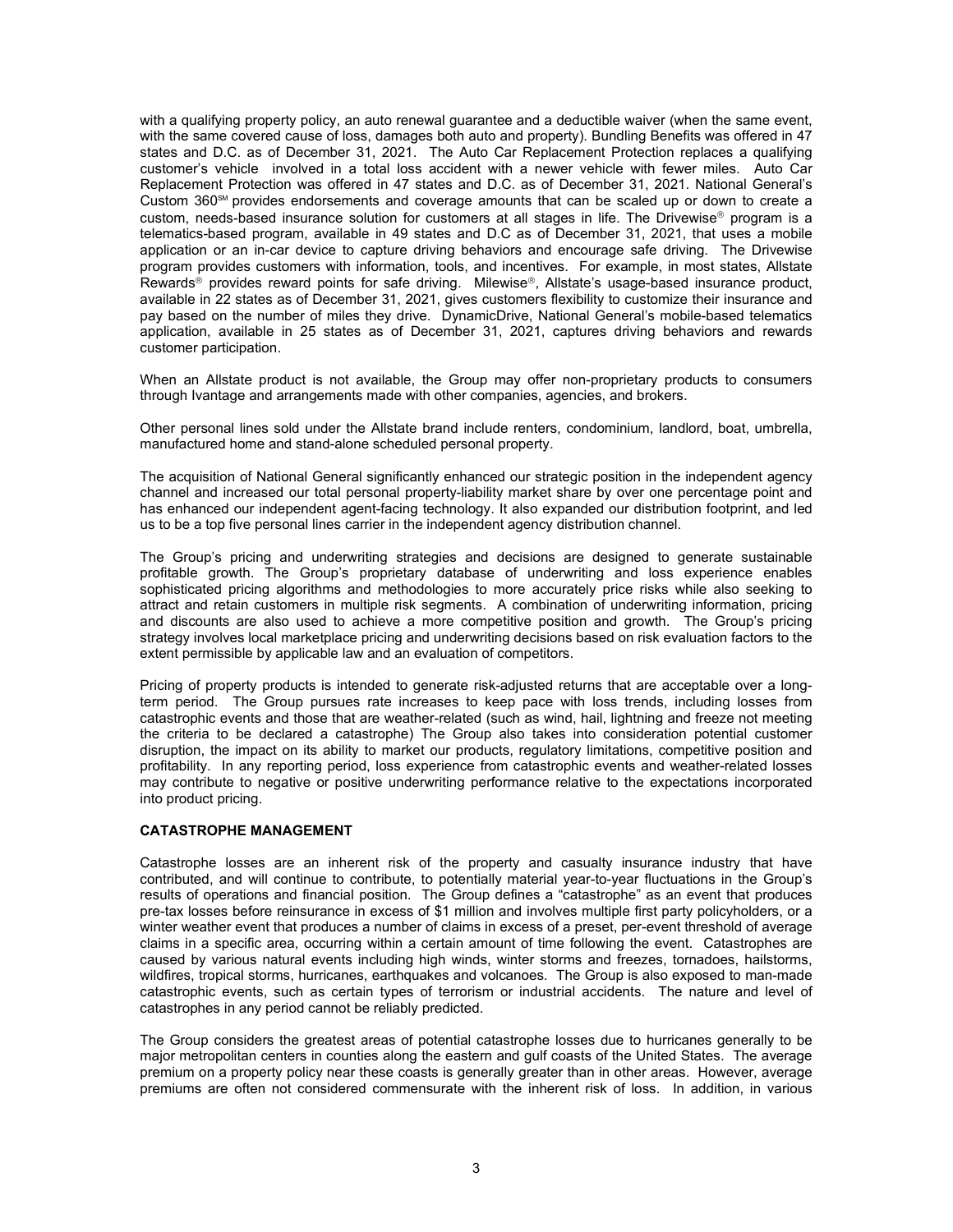states the Group is subject to assessments from assigned risk plans, reinsurance facilities and joint underwriting associations providing insurance for wind related property losses.

Over time the Group has limited its aggregate insurance exposure to catastrophe losses in certain regions of the country that are subject to high levels of natural catastrophes by our participation in various state facilities. However, the impact of these actions may be diminished by the growth in insured values, and the effect of state insurance laws and regulations. In addition, in various states the Group is required to participate in assigned risk plans, reinsurance facilities and joint underwriting associations that provide insurance coverage to individuals or entities that otherwise are unable to purchase such coverage from private insurers. Because of the Group's participation in these and other state facilities such as wind pools, it may be exposed to losses that surpass the capitalization of these facilities and to assessments from these facilities.

The Group is also working to promote measures to prevent and mitigate losses that are increasing due to climate change and increased severe weather including making homes and communities more resilient, enactment of stronger building codes, adoption of sensible land use policies and expanded disaster response capabilities.

The Group continues to take actions to maintain an appropriate level of exposure to catastrophic events while continuing to meet the needs of the Group's customer's, including the following:

- Continuing to limit or not offer new homeowners, manufactured home and landlord package policy business in certain coastal geographies.
- Increased capacity in the brokerage platform for customers not offered an Allstate policy.
- We began to write a limited number of homeowners policies in select areas of California in 2016. The Group will continue to renew current policyholders and allow replacement policies for existing customers who buy a new home or change their residence to rental property. The Group has decreased the overall homeowner exposures in California by more than 50% since 2007.
- In certain states, the Group has been ceding wind exposure related to insured property located in wind pool eligible areas.
- Tropical cyclone deductibles are generally higher than all peril deductibles and are in place for a large portion of coastal insured properties.
- Auto comprehensive damage coverage generally includes coverage for flood-related loss. We have additional catastrophe exposure, beyond the property lines, for auto customers who have purchased comprehensive damage coverage.
- Offer a homeowners policy available in 43 states, Allstate House and Home®, that provides options of coverage for roof damage including graduated coverage and pricing based on roof type and age.

The Group continues to seek appropriate returns for its risks. This may require further actions, similar to those already taken, in geographies where the Group is not getting appropriate returns. However, the Group may maintain or opportunistically increase its presence in areas where adequate risk adjusted returns can be achieved.

# **DODD-FRANK: COVERED AGREEMENT**

The Secretary of the Treasury (operating through FIO) and the Office of the U.S. Trade Representative ("USTR") are jointly authorized, pursuant to the Dodd-Frank, to negotiate Covered Agreements. A Covered Agreement is a bilateral or multilateral agreement that "relates to the recognition of prudential measures with respect to the business of insurance or reinsurance that achieves a level of protection for insurance or reinsurance consumers that is substantially equivalent to the level of protection achieved under State insurance or reinsurance regulation."

On September 22, 2017, the U.S. and European Union ("EU") signed a Covered Agreement. In addition to signing the Covered Agreement, Treasury and the USTR jointly issued a policy statement clarifying how the U.S. views implementation of certain provisions of the Covered Agreement. The policy statement affirms the U.S. system of insurance regulation, including the role of state insurance regulators as the primary supervisors of the business of insurance and addresses several other key provisions of the Covered Agreement for which constituents sought clarity, including prospective application to reinsurance agreements and an affirmation that the Covered Agreement does not require development of a group capital standard or group capital requirement in the U.S.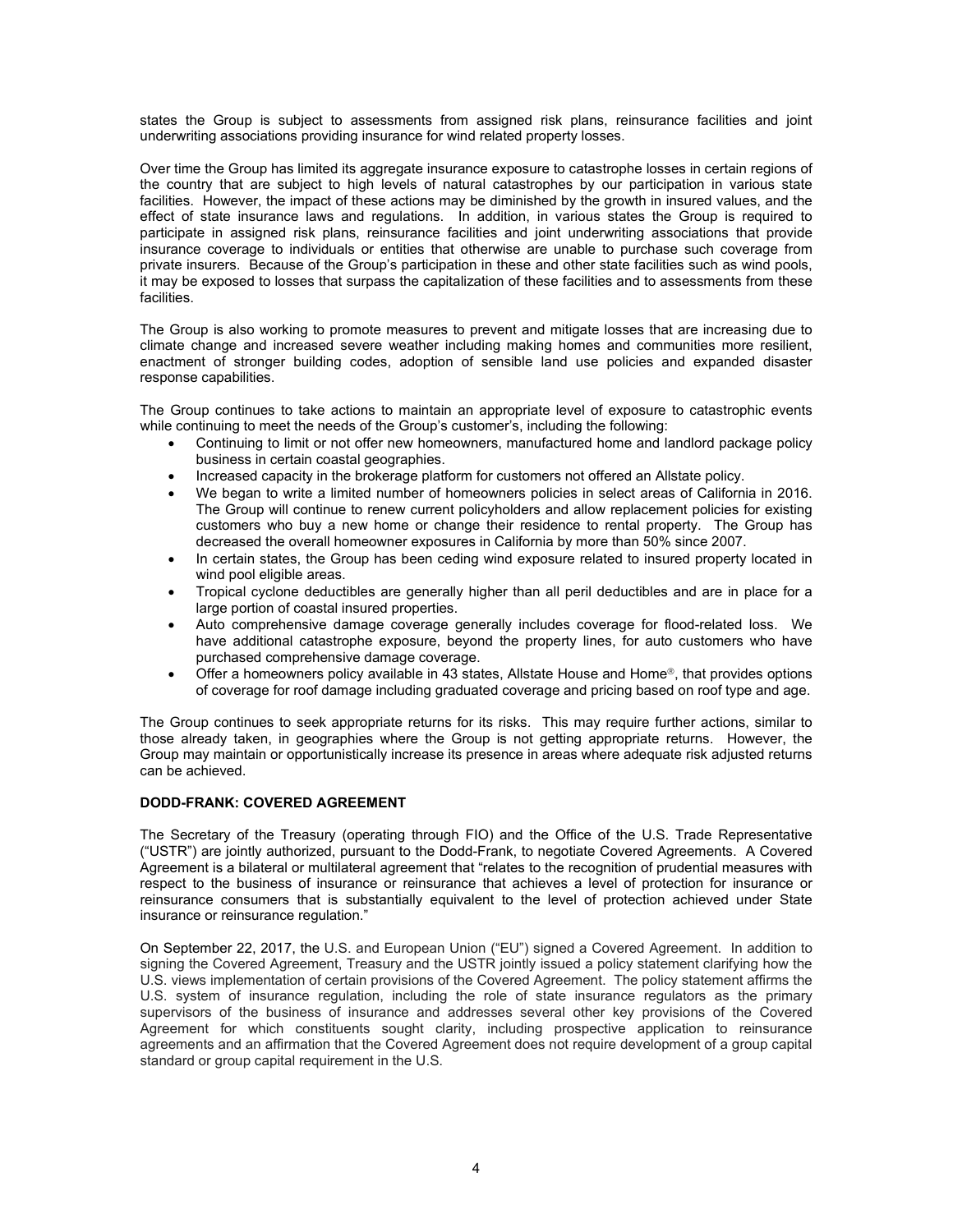The U.S. has five years from the date of signing to amend its credit for reinsurance laws and regulations to conform with the requirements of the Covered Agreement or face federal preemption determinations by the FIO. To address the requirements of the Covered Agreement, the National Association of Insurance Commissioners ("NAIC") has formally adopted revisions to its existing credit for reinsurance model law and model regulation to conform with the requirements of the Covered Agreement with the expectation that states will adopt and implement the modified model law and regulation by September 2022.

On December 19, 2018, the U.S. and the United Kingdom ("UK") signed a separate Covered Agreement consistent with the U.S.-EU Covered Agreement to coordinate regulation of the insurance industry doing business in the U.S. and UK. Consistent with the U.S.-EU Covered Agreement (the "Agreement") signed in 2017, Treasury and the USTR also issued a policy statement regarding implementation of the Agreement affirming the role that state insurance regulators play as the primary supervisors of the U.S. insurance industry.

# **DIVISION STATUTE**

On November 27, 2018, the Illinois General Assembly passed legislation authorizing a statute that makes available a process by which a domestic insurance company may divide into two or more domestic insurance companies. The statute, which became effective January 1, 2019, can be used to divide continuing blocks of insurance business from insurance business no longer marketed, or otherwise has been discontinued, into separate companies with separate capital. The statute can also be used for sale to a third party or to manage risks associated with indemnification programs. Before a plan of division can be effected, it must be approved according to the organizational documents of the dividing insurer and submitted for approval by the Illinois Department of Insurance.

# **Plan of Division and Merger**

In accordance and in full compliance with the Illinois Domestic Stock Company Law, 215 ILCS 5/35B-1, the following companies AIC, AFCIC, APC, AI, EI, EPC, ESIC and ESPC's Plans of Division were approved by the Illinois Director of Insurance on March 19, 2021 and effective April 1, 2021.

Effective April 1, 2021, immediately after the execution of the Amendments, AIC, AFCIC, APC and AI divided. The division of the Company resulted in \$496 million of assets and \$320 million of liabilities moving to a newly formed Illinois insurance company. The difference between the assets and liabilities transferred represents the capital transferred to the newly formed Illinois insurance company, which was split between contributed surplus and unassigned funds in accordance with the Plan of Division. Immediately following the division, pursuant to a Merger Agreement and Plan of Merger, the newly formed Illinois insurance company merged into the surviving company in the merger, ASMI Auto Insurance Company, an Illinois insurance company which is a wholly owned subsidiary of AIH.

Effective April 1, 2021, immediately after the execution of the Amendment, EI and EPC divided. The division of the Company resulted in \$17 million of assets and \$14 million of liabilities moving to a newly formed Illinois insurance company. The difference between the assets and liabilities transferred represents the capital transferred to the newly formed Illinois insurance company, which was split between contributed surplus and unassigned funds in accordance with the Plan of Division. Immediately following the division, Encompass Insurance Holdings, LLC dividended the newly formed Illinois insurance company to Allstate Insurance Holdings, LLC ("AIH"), a wholly owned subsidiary of the Corporation. Pursuant to a Merger Agreement and Plan of Merger, AIH merged the newly formed Illinois insurance company into ECMI Auto Insurance Company ("ECMI"), an Illinois insurance company which is the surviving company in the merger. AIH then contributed all the common capital stock of ECMI to ASMI Auto Insurance Company, which is an Illinois domiciled insurance company wholly owned by AIH.

Effective April 1, 2021, immediately after the execution of the Amendment, ESIC and ESPC divided. The division of the Company resulted in \$58 million of assets and \$43 million of liabilities moving to a newly formed Illinois insurance company. The difference between the assets and liabilities transferred represents the capital transferred to the newly formed Illinois insurance company, which was split between contributed surplus and unassigned funds in accordance with the Plans of Division. Immediately following the division, Esurance Insurance Company distributed via dividend and return of capital the newly formed Illinois insurance company to Esurance Holdings, Inc. ("ESHI"), who then dividended it to Allstate Insurance Holdings, LLC ("AIH"), a wholly owned subsidiary of the Corporation. Pursuant to a Merger Agreement and Plan of Merger, AIH merged the newly formed Illinois insurance company into ESMI Auto Insurance Company ("ESMI"), an Illinois insurance company, which is the surviving company in the merger. AIH then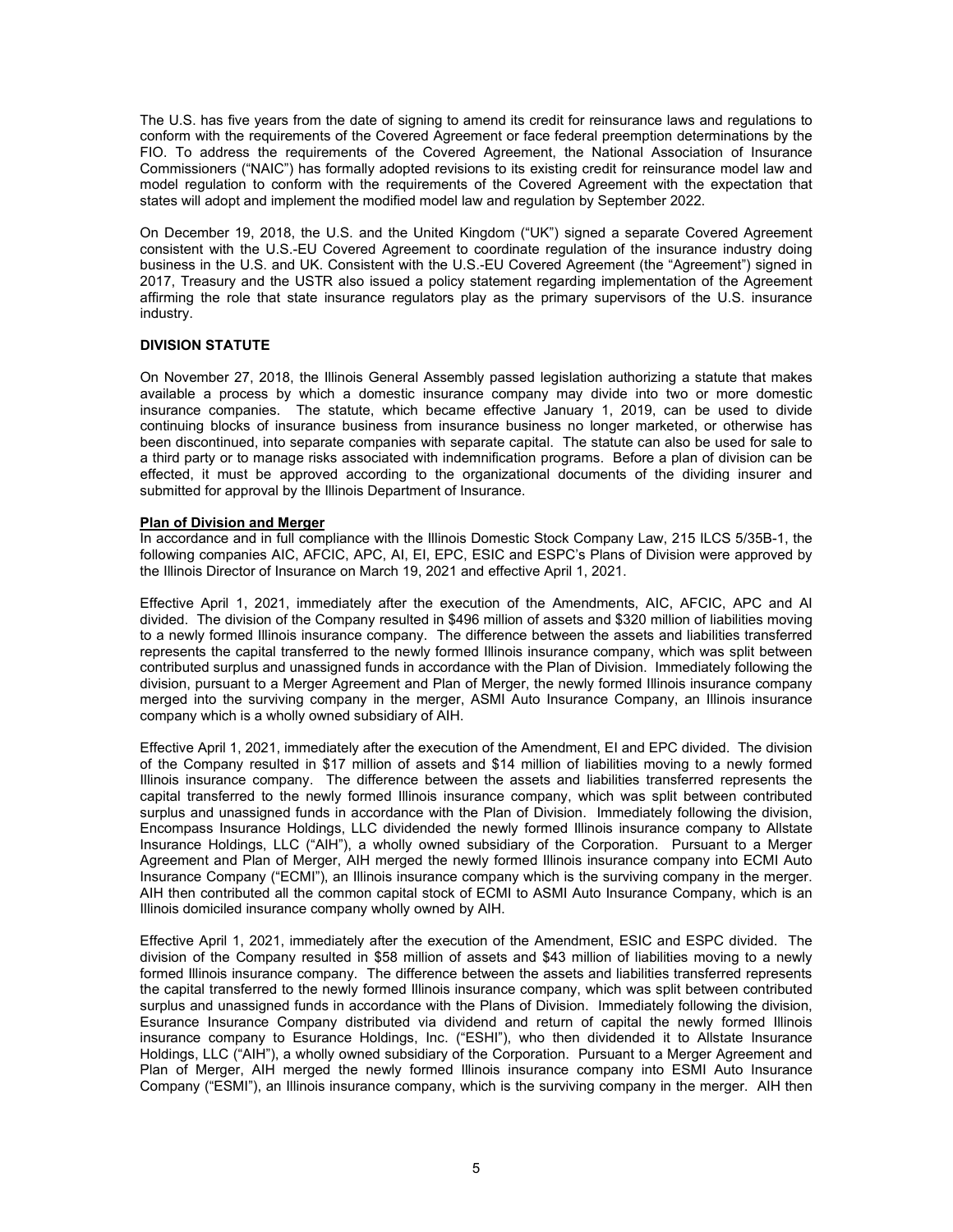contributed all the common capital stock of ESMI to ASMI Auto Insurance Company, which is an Illinois domiciled insurance company wholly owned by AIH.

### **FINANCIAL POSITION**

| (in millions)                                        | 2021            | 2020   |
|------------------------------------------------------|-----------------|--------|
| Cash and invested assets                             | \$<br>51,645 \$ | 47,968 |
| Investment income due and accrued                    | 255             | 295    |
| Premiums and considerations                          | 9,127           | 5,123  |
| Current federal and foreign income tax recoverable   | 330             |        |
| Net deferred tax asset                               | 319             | 724    |
| Receivables from parent, subsidiaries and affiliates | 147             | 232    |
| Other assets                                         | 1,635           | 294    |
| <b>Total assets</b>                                  | 63,458 \$       | 54,636 |
| Losses and loss adjustment expenses                  | \$<br>20,000 \$ | 17,869 |
| Commissions payable, contingent commissions          |                 |        |
| and other similar charges                            | 288             | 204    |
| Other expenses                                       | 1,803           | 1,547  |
| Current federal and foreign income taxes             |                 | 192    |
| Unearned premiums                                    | 12,962          | 11,178 |
| Advance premiums                                     | 354             | 331    |
| Payable to parent, subsidiaries and affiliates       | 531             | 181    |
| Payable for securities lending                       | 1,423           | 898    |
| Accounts payable                                     | 370             | 410    |
| Payable for securities                               | 929             | 401    |
| <b>Other liabilties</b>                              | 4,639           | 496    |
| <b>Total liabilties</b>                              | 43,299          | 33,707 |
| Capital and surplus                                  | 20,159          | 20,929 |
| Total liabilties and capital and surplus             | \$<br>63,458 \$ | 54,636 |

#### **Cash and invested assets**

The Group's investment strategy emphasizes protection of principal and consistent income generation, within a total return framework. This approach has produced competitive returns over the long term and is designed to ensure financial strength and stability for paying claims, while maximizing economic value and surplus growth. Products with lower liquidity needs, such as auto insurance and run-off lines and coverages, and capital create capacity to invest in less liquid higher yielding bond securities, performancebased investments such as limited partnerships and equity securities. Products with higher liquidity needs, such as homeowners insurance, are invested primarily in high quality liquid bond securities.

The Group identifies a strategic asset allocation which considers both the nature of the liabilities and the risk and return characteristics of the various asset classes in which it invests. This allocation is informed by our long-term and market expectations, as well as other considerations such as risk appetite, portfolio diversification, duration, desired liquidity and capital. Within appropriate ranges relative to strategic allocations, tactical allocations are made in consideration of prevailing and potential future market conditions. We manage risks that involve uncertainty related to interest rates, credit spreads, equity returns and currency exchange rates.

The Group utilizes two primary strategies to manage risks and returns and to position the portfolio to take advantage of market opportunities while attempting to mitigate adverse effects. As strategies and market conditions evolve, the asset allocation may change.

*Market-based* strategy includes investments primarily in public bonds and equity securities. It seeks to deliver predictable earnings aligned to business needs and take advantage of short-term opportunities primarily through public and private bond investments and public equity securities. As of December 31, 2021, 81% of the portfolio follows this strategy with 74% in bonds and 16% in common stocks.

*Performance-based* strategy seeks to deliver attractive risk-adjusted returns and supplement market risk with idiosyncratic risk. Returns are impacted by a variety of factors including general macroeconomic and public market conditions as public benchmarks are often used in the valuation of underlying investments. Variability in earnings will also result from the performance of the underlying assets or business and the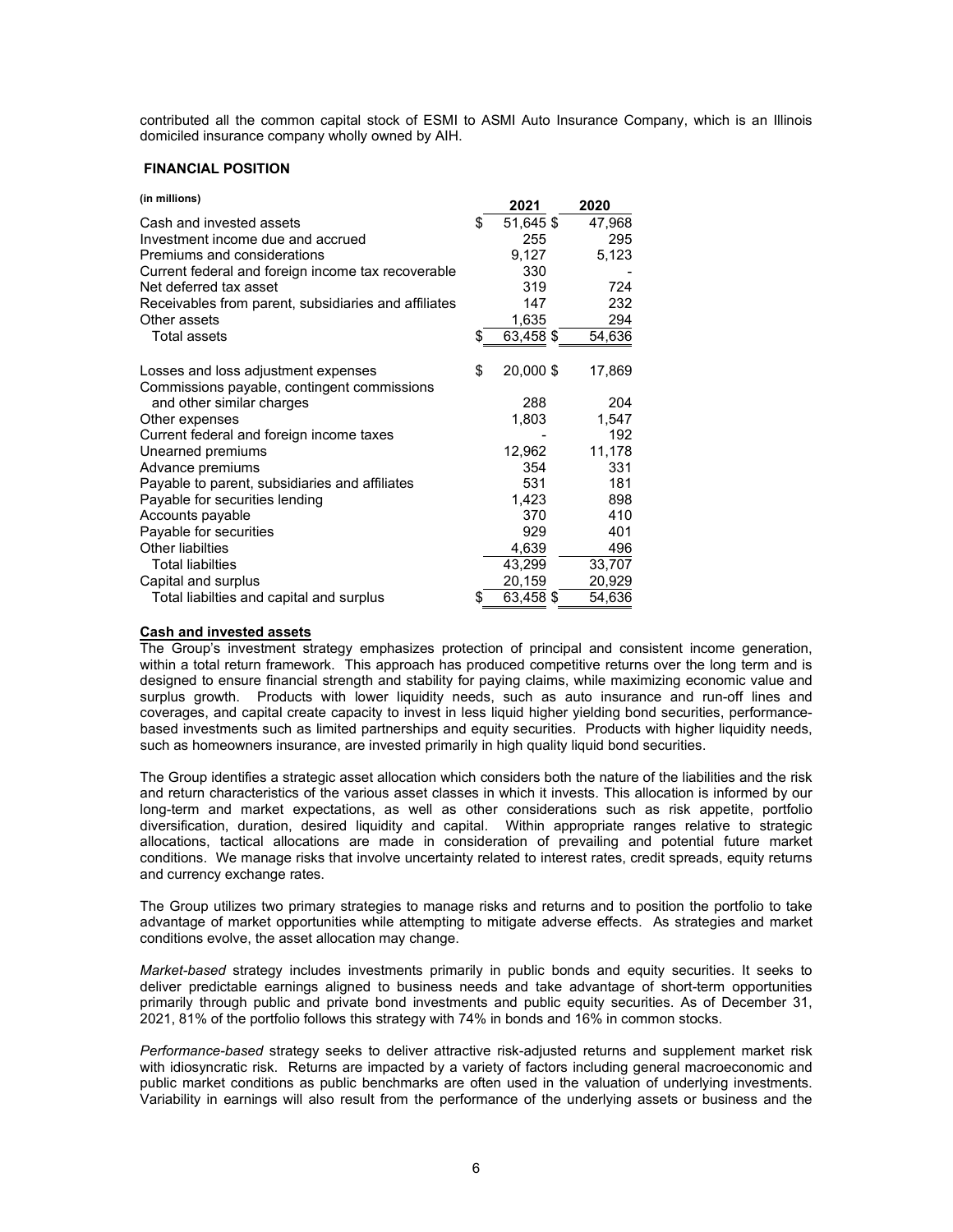timing of sales of those investments. Earnings from the sales of investments may be recorded as net investment income or realized capital gains and losses. The portfolio, which primarily includes private equity and real estate with a majority being limited partnerships, is diversified across a number of characteristics, including managers or partners, vintage years, strategies, geographies (including international) and industry sectors or property types. These investments are generally illiquid in nature, often require specialized expertise, typically involve a third-party manager, and often enhance returns and income through transformation at the company or property level. A portion of these investments seek returns in markets or asset classes that are dislocated or special situations, primarily in private markets. As of December 31, 2021, 19% of the portfolio follows this strategy with 90% in other invested assets primarily invested in limited partnerships.

### **Portfolio composition by investment strategy**

The Group continues to maintain performance-based investments in the portfolio, consistent with our strategy to have a greater proportion of return derived from idiosyncratic asset or operating performance.

The Group has a comprehensive portfolio monitoring process to identify and evaluate each security that may be other-than-temporarily impaired. The Group's portfolio monitoring process includes a quarterly review of all securities to identify instances where the fair value of a security compared to amortized cost (for bonds) or cost (for stocks) is below established thresholds. The process also includes the monitoring of other impairment indicators such as ratings, ratings downgrades and payment defaults.

The following table presents the investment portfolio by strategy as of December 31:

|                                |    |         |   | 2021         |              |   | 2020   |
|--------------------------------|----|---------|---|--------------|--------------|---|--------|
| (\$ in millions)               |    | Market- |   | Performance- |              |   |        |
|                                |    | based   |   | based        | Total        |   | Total  |
| <b>Bonds</b>                   | S. | 30,837  | S | 67           | \$<br>30.904 | S | 32,770 |
| Preferred stocks               |    | 112     |   | 24           | 136          |   | 73     |
| Common stocks                  |    | 6.604   |   | 471          | 7,075        |   | 7,692  |
| Mortgage loans on real estate  |    | 737     |   |              | 737          |   | 575    |
| Real estate                    |    | 71      |   | 352          | 423          |   | 301    |
| Cash and cash equivalents      |    | 1,757   |   |              | 1.757        |   | 732    |
| Short-term investments         |    | 342     |   |              | 342          |   | 187    |
| Derivatives                    |    | 29      |   |              | 29           |   | 27     |
| Other invested assets          |    | 1,364   |   | 8,878        | 10,242       |   | 5,611  |
| Total cash and invested assets |    | 41,853  | S | $9,792$ \$   | 51,645       | S | 47,968 |
| Percent to total               |    | 81%     |   | 19%          | 100%         |   |        |

Total invested assets increased \$3.68 billion, or 8%, compared to prior year. Explanations for the more significant items follow.

# **Bonds**

The Group's bond portfolio consists of corporate public and privately placed bonds, municipal bonds, U.S. government bonds, asset-backed securities ("ABS"), foreign government bonds and mortgagebacked securities ("MBS").

As of December 31, 2021, 74.6% of the consolidated bond portfolio was rated investment grade quality, which is defined as having an NAIC designation of 1 or 2, a rating of Aaa, Aa, A or Baa from Moody's, a rating of AAA, AA, A or BBB from S&P Global Ratings ("S&P"), a comparable rating from another nationally recognized rating agency, or a comparable internal rating if an externally provided rating is not available. There was no significant change in the bond portfolio quality distribution from the prior year.

Bonds with an NAIC designation of 1 or 2, including loan-backed and structured securities and excluding Securities Valuation Office ("SVO")-identified investments, are reported at amortized cost using the effective yield method. Bonds with an NAIC designation of 3 through 6 are reported at the lower of amortized cost or fair value, with the difference reflected in unassigned surplus as unrealized capital loss. The bond portfolio also includes SVO-identified investments, which are reported at fair value. Changes in the fair value of SVO-identified investments are recorded as a change in net unrealized capital gains (losses), which is a component of unassigned surplus.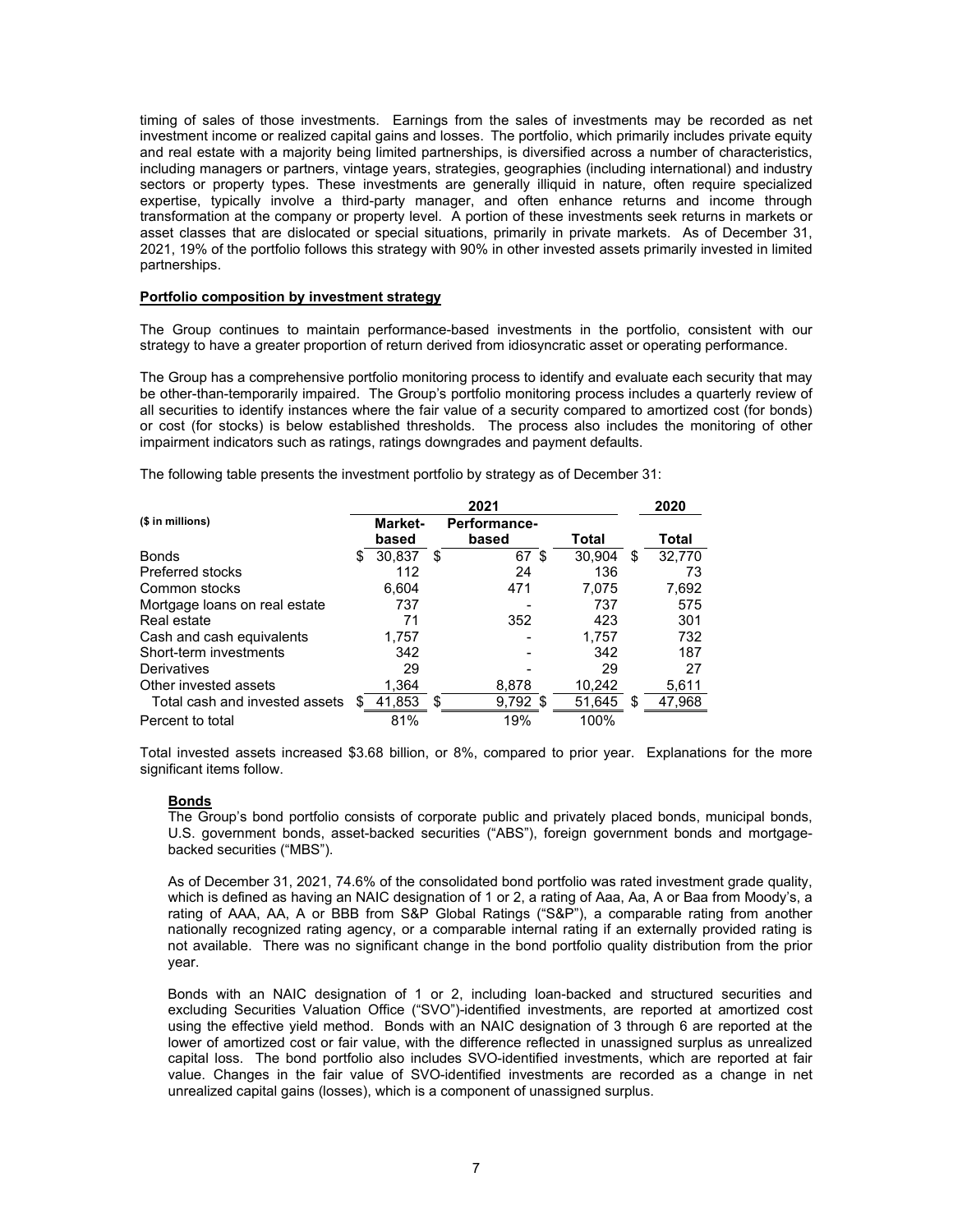Corporate public bonds totaled \$11.09 billion as of December 31, 2021 compared to \$16.07 billion as of December 31, 2020. As of December 31, 2021, the portfolio also contained \$9.88 billion of privately placed corporate obligations, compared to \$8.04 billion as of December 31, 2020. Corporate privately placed securities primarily consist of corporate issued senior debt securities that are negotiated with the borrower or are issued by public entities in unregistered form. Privately placed corporate obligations may contain structural security features such as financial covenants and call protections that provide investors greater protection against credit deterioration, reinvestment risk or fluctuations in interest rates than those typically found in publicly registered debt securities. As of December 31, 2021, 85% of the corporate public bonds and 38% of the corporate privately placed securities were rated investment grade.

Municipal bonds totaled \$5.27 billion as of December 31, 2021 compared to \$6.17 billion as of December 31, 2020. The municipal bond portfolio as of December 31, 2021 consisted of 3,824 issues and is made up of 1,047 issuers. The largest exposure to a single issuer was 1.6% of the municipal bond portfolio. Corporate entities were the ultimate obligors of less than 1% of the municipal bond portfolio. As of December 31, 2021, 99.7% of the municipal bonds were rated investment grade.

U.S. government bonds totaled \$3.55 billion as of December 31, 2021 compared to \$1.54 billion as of December 31, 2020. As of December 31, 2021, 100% of the U.S. government bonds were rated investment grade.

ABS totaled \$1.04 billion as of December 31, 2021 compared to \$871 million as of December 31, 2020 . Credit risk is managed by monitoring the performance of the underlying collateral. Many of the securities in the ABS portfolio have credit enhancement with features such as overcollateralization, subordinated structures, reserve funds, guarantees or insurance.

MBS totaled \$26 million as of December 31, 2021 compared to \$48 million as of December 31, 2020 . The MBS portfolio is subject to interest rate risk, but unlike other fixed income securities, is additionally subject to prepayment risk from the underlying mortgages.

Foreign government bonds totaled \$35 million as of December 31, 2021 compared to \$38 million as of December 31, 2020.

The fair value of all bonds was \$31.32 billion and \$34.83 billion as of December 31, 2021 and 2020, respectively. As of December 31, 2021, unrealized net capital gains on the bond portfolio, which are calculated as the difference between statement value and fair value, were \$ 414 million compared to \$2.06 billion as of December 31, 2020.

### **Equity securities**

Equity securities include \$7.08 billion of common and \$136 million of non-redeemable preferred stocks, and investments in affiliates as of December 31, 2021 compared to \$7.7 billion of common and \$73 million of non-redeemable preferred stocks, and investments in affiliates as of December 31, 2020. The net decrease was due to the sale of ALIC resulting in \$3.9 billion reduction in affiliated common stocks, partially offset by an increase in unaffiliated common stock of \$3.1 billion as the funds from the ALIC sale were used to increase the asset allocation of the equity portfolio.

#### **Cash and cash equivalents**

Cash and cash equivalents increased \$957 million over prior year as the Group held more cash equivalents until suitable longer term investments were available for reinvestment.

## **Other invested assets**

The \$4.63 billion increase in other invested assets was driven by the \$2.5 billion transfer of investments executed prior to the sale of ALIC and \$1.7 billion from new limited partnerships and increases in market value n 2021. Limited partnership interests include interests in private equity funds, real estate funds and other funds.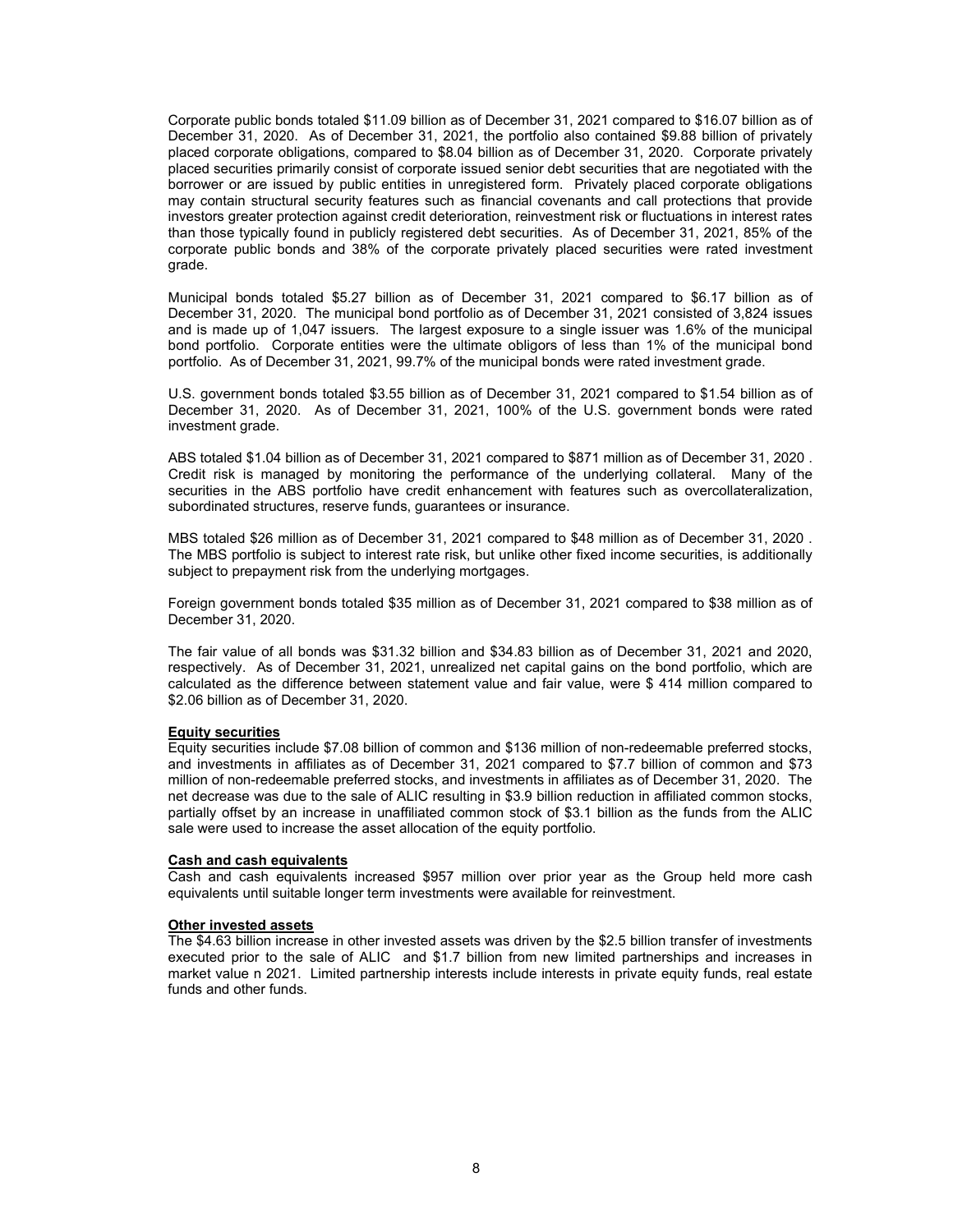### **Off-balance sheet financial instruments**

The contractual amounts of off-balance-sheet financial instruments as of December 31 were as follows:

| (in millions)                                          | 2021        | 2020  |
|--------------------------------------------------------|-------------|-------|
| Commitments to invest in limited partnership interests | $$2.818$ \$ | 2.015 |
| Private placement commitments                          | 110S        | -35   |
| Other loan commitments                                 |             |       |

Commitments to invest in limited partnership interests represent agreements to acquire new or additional participation in certain limited partnership investments. AIC enters into these agreements in the normal course of business.

Private placement commitments represent commitments to purchase private placement debt and private equity securities at a future date. AIC enters into these agreements in the normal course of business.

Other loan commitments are agreements to lend to a borrower provided there is no violation of any condition established in the contract. AIC enters into these agreements to commit to future loan fundings at predetermined interest rates. Commitments have either fixed or varying expiration dates or other termination clauses.

The contractual amounts represent the amount at risk if the contract was fully drawn upon, the counterparty defaults and the value of any underlying security becomes worthless.

AIC does not require collateral or other security to support off-balance-sheet financial instruments with credit risk.

#### **Non-Investment Grade Investments**

The Group's investment policy allows it to purchase and hold below investment grade securities. The Group believes with quality research and underwriting, these securities complement its broader investment strategy and provide the appropriate level of return for the increased risk.

## **Reserves for losses and loss adjustment expenses**

Incurred losses and loss adjustment expenses represent the sum of paid losses, loss adjustment expenses and reserve changes in the calendar year. This expense included net losses from catastrophes of \$2.95 billion and \$2.72 billion in 2021 and 2020, respectively. Activity in the reserve for losses and loss adjustment expenses is summarized as follows:

| (in millions)                    |    | 2021   |    | 2020   |
|----------------------------------|----|--------|----|--------|
| Balance at January 1             | S. | 17,869 | \$ | 18,055 |
| Transfers - Plan of Division (1) |    | (376)  |    |        |
| Incurred related to              |    |        |    |        |
| Current year                     |    | 25,876 |    | 20,626 |
| Prior years                      |    | 46     |    | (333)  |
| <b>Total incurred</b>            |    | 25,922 |    | 20,293 |
| Paid related to:                 |    |        |    |        |
| Current year                     |    | 16,220 |    | 13,206 |
| Prior years                      |    | 7,195  |    | 7,273  |
| Total paid                       |    | 23,415 |    | 20,479 |
| Balance as of December 31        |    | 20.000 | S. | 17.869 |

<sup>(1)</sup>Reserve amounts represent transactions effective April 1, 2021 per Plan of Division and Merger previously discussed.

As a result of the acquisition of National General and reinsurance agreements entered into with INIC, AIC assumed the associated reserve for losses and loss adjustment expenses effective January 4, 2021. See "Novation Endorsement and Quota Share Reinsurance Agreement" paragraph on page 1 for details.

Incurred losses and loss adjustment expenses attributable to insured events of prior years were \$46 million and \$(333) million as a result of the reestimation of unpaid losses and loss adjustment expenses for the years ended December 31, 2021 and 2020, respectively. These changes were generally the result of ongoing analyses of recent loss development trends. Initial estimates were revised as additional information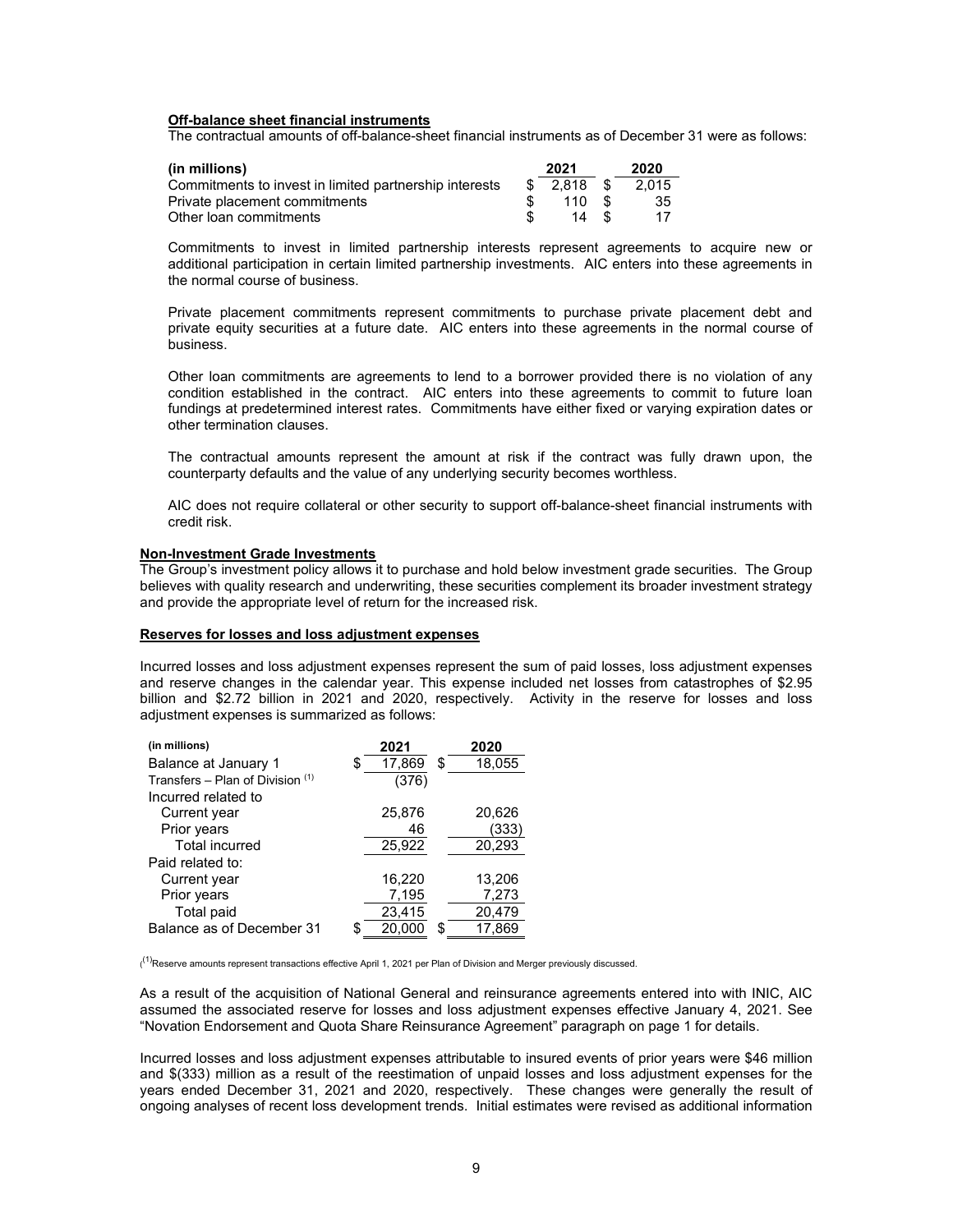regarding claims became known. Anticipated salvage and subrogation of \$1.18 billion and \$834 million was included as a reduction of loss reserves as of December 31, 2021 and 2020, respectively

### **Unsecured reinsurance recoverables**

The Group has unsecured reinsurance recoverables that exceeded 3% of policyholder surplus as of December 31 as follows:

| (\$ in millions)                                 | <b>NAIC</b><br>Group |             |      |            |       |
|--------------------------------------------------|----------------------|-------------|------|------------|-------|
| <b>Reinsurer</b>                                 | Code                 | <b>FEIN</b> |      | 2021       | 2020  |
| Michigan Catastrophic Claim Association ("MCCA") | 0000                 | AA-9991159  | - \$ | $2.156$ \$ | 5.645 |

The MCCA is a statutory indemnification mechanism for member insurers' qualifying personal injury protection claims paid for the unlimited lifetime medical benefits above the applicable retention level for qualifying injuries from automobile, motorcycle and commercial vehicle accidents. The MCCA is funded by annually assessing participating member companies actively writing motor vehicle coverage in Michigan on a per vehicle basis that is currently \$86 per vehicle insured. The MCCA's calculation of the annual assessment is based upon the total of members' actuarially determined present value of expected payments on lifetime claims by all persons expected to be catastrophically injured in that year and ultimately qualify for MCCA reimbursement, its operating expenses, and adjustments for the amount of excesses or deficiencies in prior assessments. The MCCA has also included its calculation of the impacts of the auto insurance reforms which have begun to phase in since their passage in June 2019, including the personal injury protection medical fee schedule that became effective July 2, 2021. The assessment is incurred by the Group as policies are written and recovered as a component of premiums from the Group's customers. The MCCA indemnifies qualifying claims of all current and former member companies (whether or not actively writing motor vehicle coverage in Michigan) for qualifying claims and claims expenses incurred while the member companies were actively writing the mandatory personal injury protection coverage in Michigan. Member companies actively writing automobile coverage in Michigan include the MCCA annual assessments in determining the level of premiums to charge insureds in the state. As required for member companies by the MCCA, the Group reports covered paid and unpaid claims to the MCCA when estimates of loss for a reported claim are expected to exceed the retention level, the claims involve certain types of severe injuries, or there are litigation demands received suggesting the claim value exceeds certain thresholds. The retention level is adjusted upward every other MCCA fiscal year by the lesser of 6% or the increase in the Consumer Price Index. The retention level will be \$600 thousand per claim for the fiscal twoyears ending June 30, 2023 compared to \$580 thousand per claim for the fiscal two-years ending June 30, 2021. The MCCA is obligated to fund the ultimate liability of member companies' qualifying claims and claim expenses. The MCCA does not underwrite the insurance coverage or hold any underwriting risk. The MCCA indemnifies members as qualifying claims are paid and billed by members to the MCCA. Unlimited lifetime covered losses result in significant levels of ultimate incurred claim reserves being recorded by member companies along with offsetting indemnification recoverables. Disputes with claimants over coverage on certain reported claims can result in additional losses, which may be recoverable from the MCCA, excluding litigation expenses. There is currently no method by which insurers are able to obtain the benefit of managed care programs to reduce claims costs through the MCCA. The MCCA annual assessments fund current operations and member company reimbursements. The MCCA prepares statutory-basis financial statements in conformity with accounting practices prescribed or permitted by the State of Michigan Department of Insurance and Financial Services ("MI DOI"). The MI DOI has granted the MCCA a statutory permitted practice that expires in June 30, 2022 to discount its liabilities for loss and loss adjustment expense. As of June 30, 2021, the date of its most recent annual financial report, the MCCA had cash and invested assets of \$27.26 billion and an accumulated surplus of \$5.04 billion. The permitted practice reduced the accumulated deficit by \$31.28 billion. As a result of the auto insurance reforms passed in June 2019, the MCCA announced on November 3, 2021 that the surplus had increased beyond a level necessary to safely cover its expected losses and expenses and will return a portion of its surplus to its member insurance companies as a pass-through to issue a refund of \$400 per vehicle and \$80 per historical vehicle to the policyholders. A liability was recorded in first quarter 2022 of the returned surplus. Refunds are expected to be disbursed to the policyholders in the second quarter.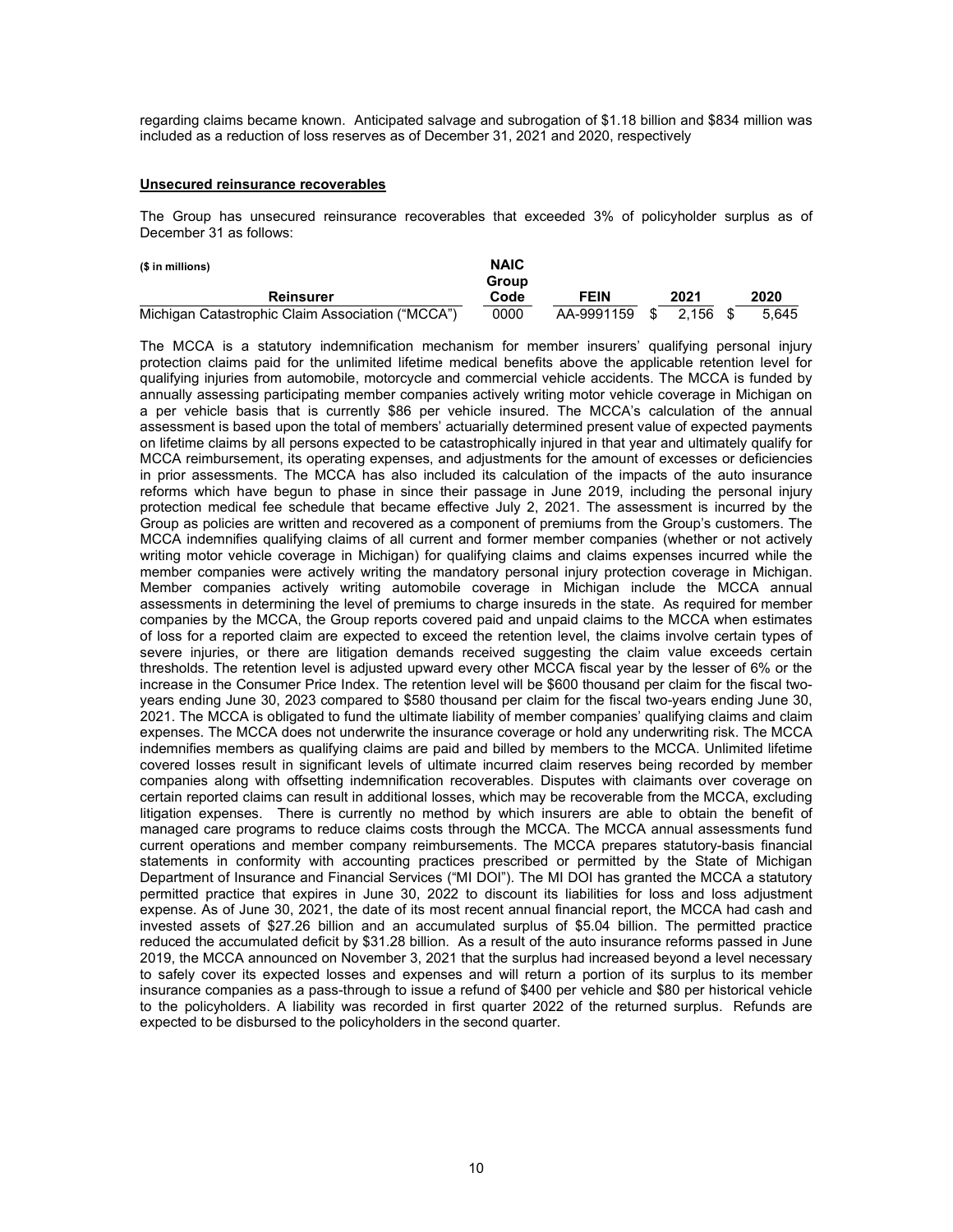# **Capital and surplus**

The following table summarizes the Group's capital position as of December 31:

| (in millions)                                 |    | 2021   | 2020   |
|-----------------------------------------------|----|--------|--------|
| Common capital stock                          | S  | 102S   | 46     |
| Gross paid in and contributed surplus         |    | 4.735  | 4.015  |
| Unassigned funds (surplus)                    |    | 15.304 | 16.846 |
| Aggregate write-ins for special surplus funds |    | 18     | 22     |
| Total surplus as regards policyholders        | S. | 20.159 | 20.929 |

Total surplus as regards policyholders decreased \$770 million or 4%, and was mainly comprised of the following items:

- \$5.77 billion net income in 2021 compared to \$5.97 billion in 2020
- \$1.10 million change in net unrealized capital gain in 2021 compared to \$396 million change in net unrealized capital loss in 2020
- \$6.13 billion dividends paid to Allstate Holdings in 2021 compared to \$4.46 billion in 2020

# **RESULTS OF OPERATIONS**

| (in millions)<br>Premiums earned                                                                      | S | 2021<br>35.837           | \$<br>2020<br>32,004     |
|-------------------------------------------------------------------------------------------------------|---|--------------------------|--------------------------|
| Losses incurred<br>Loss adjustment expenses incurred<br>Other underwriting expenses incurred          |   | 23,143<br>2.779<br>9,232 | 16,996<br>3,297<br>7,986 |
| Total underwriting deductions                                                                         |   | 35,154                   | 28,279                   |
| Net underwriting gain                                                                                 |   | 683                      | 3,725                    |
| Net investment income earned<br>Net realized capital gains (losses)                                   |   | 3,600<br>1,474           | 1,703<br>1,298           |
| Net investment gain                                                                                   |   | 5,074                    | 3,001                    |
| Total other income                                                                                    |   | 227                      | 101                      |
| Net income, after dividends to policyholders but before all<br>other federal and foreign income taxes |   | 5,984                    | 6,827                    |
| Federal and foreign income taxes incurred<br>Net income                                               |   | 215<br>5,769             | \$<br>862<br>5,965       |

# **Net underwriting gain**

The \$3.04 billion decrease in underwriting gain was mostly due to higher auto and home non-catastrophe and catastrophe losses and increased underwriting expenses, partially offset by increased premiums earned in Allstate Brand and lower Shelter-in-Place Payback premium refunds.

#### **Net investment gains**

Net investment gain increased \$2.07 billion, mainly due to dividend increases of \$1.9 billion received from subsidiaries, primarily ALIC, Allstate Insurance Company of Canada and ANJ whose dividends increased \$1.4 billion, \$191 million and \$61 million, respectively..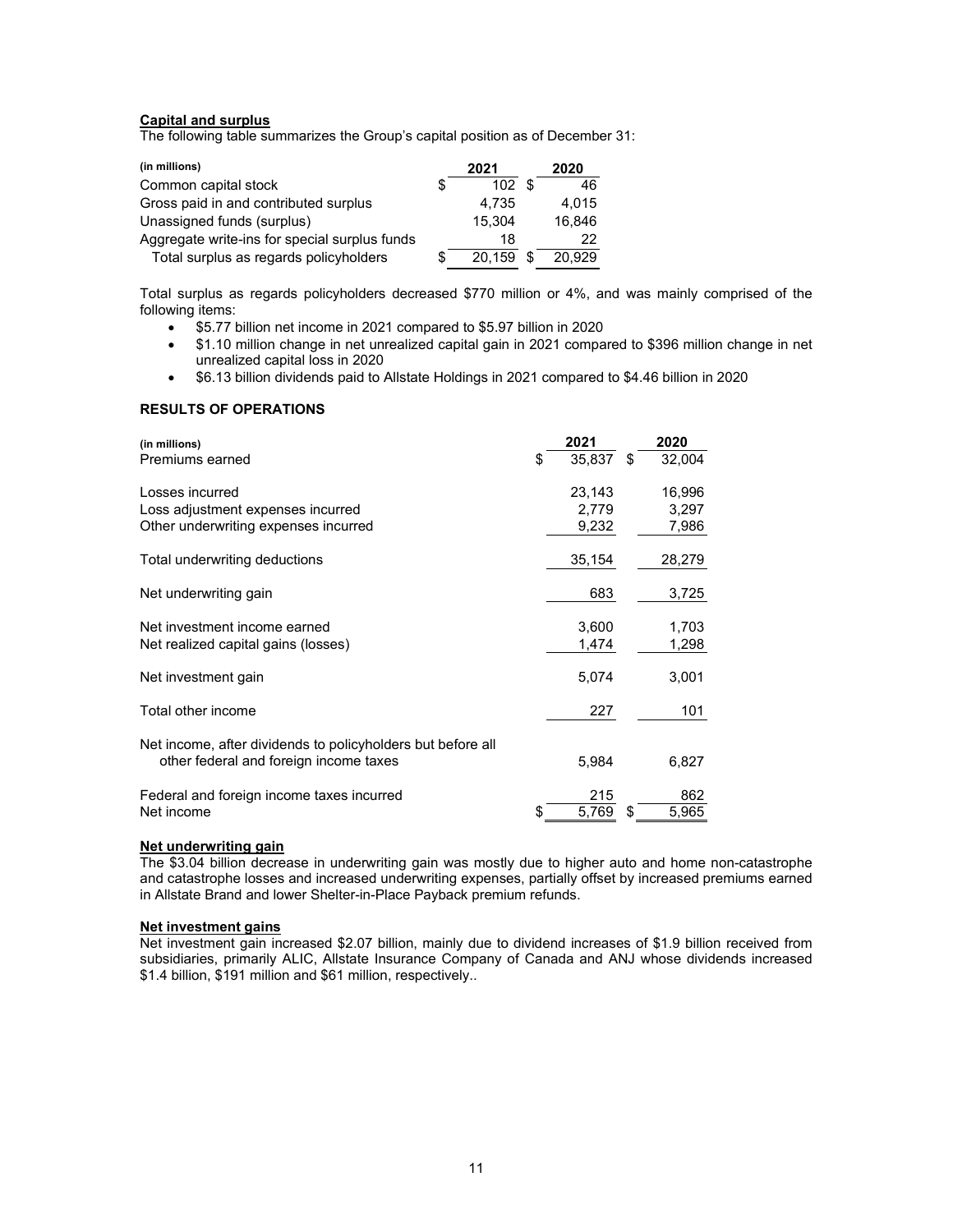# **CASH FLOW AND LIQUIDITY**

The following table summarizes cash flow.

| (in millions)                                                   |     | 2021       | 2020    |
|-----------------------------------------------------------------|-----|------------|---------|
| Net cash from operations                                        |     | $4.812$ \$ | 4.546   |
| Net cash from investments                                       |     | 1.371      | (391)   |
| Net cash from financing and miscellaneous sources               |     | (5,217)    | (4,369) |
| Net change in cash, cash equivalents and short-term investments | \$. | 966 \$     | (214)   |

The Group's operations typically generate substantial cash flows from operations as most premiums are received in advance of the time claim payments are made. Net cash from operations increased in 2021 as a result of an increase in premiums collected net of reinsurance and net investment income, partially offset by the increase in benefit and loss related payments and commissions. Higher net cash flows from investments in 2021 compared to 2020 were driven by higher investment proceeds, partially offset by lower investments acquired. Higher negative net cash flows from financing in 2021 compared to 2020 were due higher dividends paid to parent.

### **Dividend restriction**

The ability of AIC, AFCIC, AVPIC, ANIC, APC, AI, EI, EICA, ANAIC, EIIC, EHAIC, EIC, EPC, ESIC and SPCIC to pay dividends is generally dependent on business conditions, income, cash requirements, receipt of dividends and other relevant factors. More specifically, the Illinois Insurance Code ("Code") provides a two-step process. First, no dividend may be declared or paid except from earned (unassigned) surplus, as distinguished from contributed surplus, nor when the payment of a dividend reduces surplus below the minimum amount required by the Code. Secondly, a determination of the ordinary versus extraordinary dividends that can be paid is formula based and considers net income and capital and surplus, as well as the timing and amounts of dividends paid in the preceding twelve months as specified by the Code. Ordinary dividends to shareholders do not require prior approval of the IL DOI. Dividends are not cumulative. As of December 31, 2021, the maximum ordinary dividend that can be declared and paid in 2022 by AIC, AFCIC, AVPIC, ANIC, APC, AI, SPCIC, EHAIC, EICA, EIC, ANAIC, EIIC, and EPC is limited to \$5.51 billion, \$2.6 million, \$1.7 million, \$0.9 million, \$0.9 million, \$0.8 million, \$0.8 million, \$0.3 million, \$0.3 million, \$0.2 million, \$0.2 million, \$0.2 million and \$0.1 million, respectively. Currently, EI, ESPC and ESIC cannot declare or pay dividends without the prior approval of the IL DOI because of negative unassigned surplus.

EICMA's ability to pay dividends is dependent on business conditions, income, cash requirements and other relevant factors. Without prior approval of the MA DOI, ordinary dividends to shareholder are limited to \$0.6 million. This amount is formula driven based on capital and surplus, as well as the timing and amount of dividends paid in the preceding twelve months as specified by Massachusetts insurance law. Dividends are not cumulative.

Without prior approval of NGIO, NGAC and NGIC's domiciliary commissioner, dividends to shareholders are limited by the laws of NGIO, NGAC and NGIC's state of domicile, Missouri, to the greater of: 1) 10% of policyholder's surplus as of the preceding December 31, or 2) Net income, excluding net realized capital gains, for the twelve month period ending the preceding December 31. Accordingly, the maximum dividend payment that can be made to shareholders during 2022 without prior approval of the Insurance Commissioner of Missouri is \$1.2 million, \$1.8 million and \$2.7 million, respectively, before considering dividends paid in the preceding twelve months.

Without prior approval of CNIC and NGPIC's domiciliary commissioner, dividends to shareholders are limited by the laws of CNIC and NGPIC's state of domicile, California, to the greater of: 1) 10% of policyholder's surplus as of the preceding December 31, or 2) Net income for the twelve month period ending the preceding December 31. Accordingly, the maximum dividend payment that can be made to shareholders during 2022 without prior approval of the Insurance Commissioner of California is \$4 million and \$1.6 million, respectively, before considering dividends paid in the preceding twelve months.

Without prior approval of MGIC's domiciliary commissioner, dividends to shareholders are limited by the laws of the MGIC's state of domicile, Michigan, to the greater of: 1) 10% of policyholder's surplus as of the preceding December 31, or 2) Net income, excluding realized capital gains, for the twelve month period ending the preceding December 31. Accordingly, the maximum dividend payment that can be made to shareholders during 2022 without prior approval of the Insurance Commissioner of Michigan is \$3.4 million.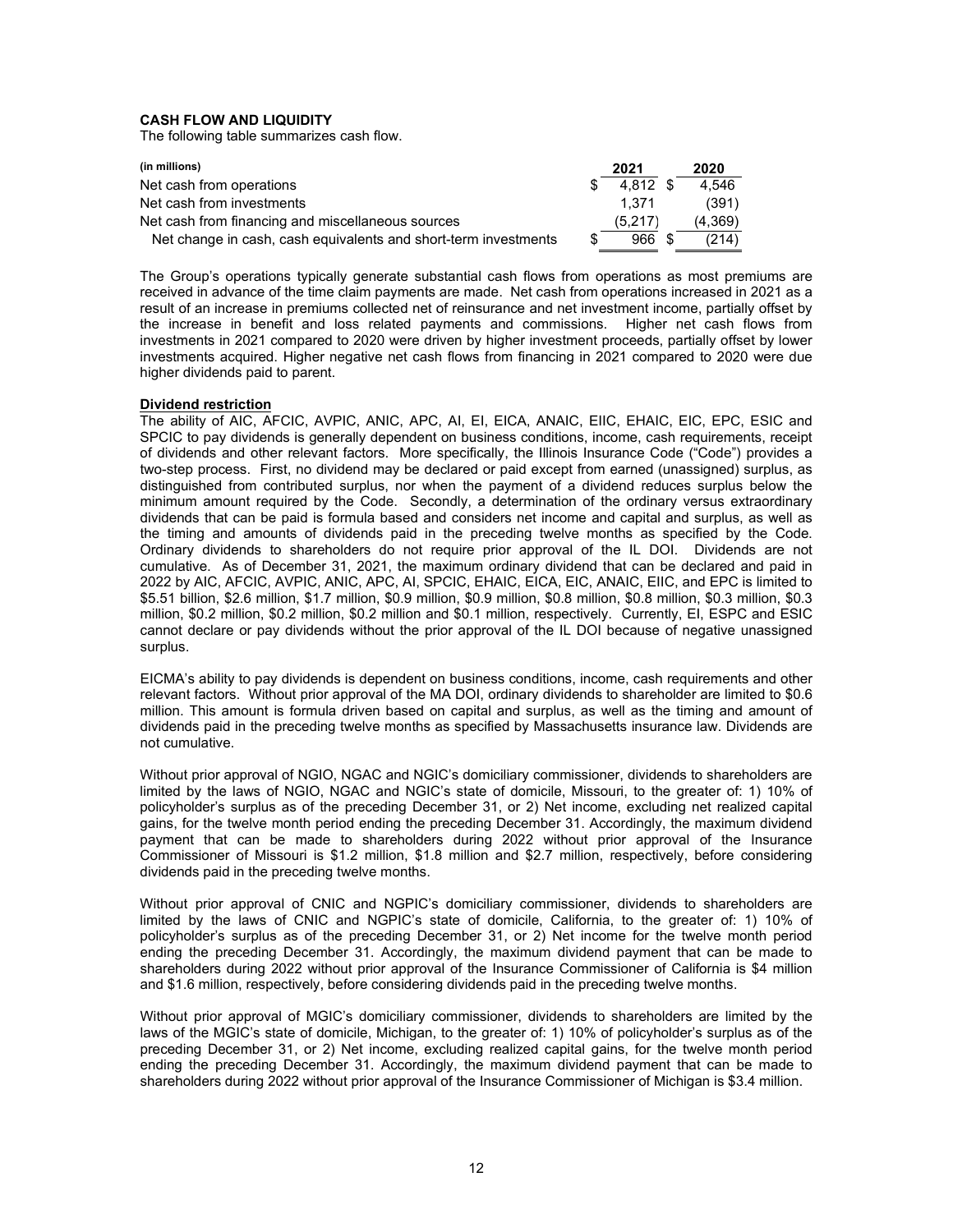Without prior approval of AAIC's domiciliary commissioner, dividends to shareholders are limited by the laws of AAIC's state of domicile, Alabama, to the greater of: 1) 10% of policyholder's surplus as of the preceding December 31, or 2) Net income, excluding realized capital gains, for the twelve month period ending the preceding December 31. Accordingly, the maximum dividend payment that can be made to shareholders during 2022 without prior approval of the Insurance Commissioner of Alabama is \$5 million, before considering dividends paid in the prior twelve months.

The maximum amount of ordinary dividend which can be paid to shareholders with prior notification to the Indiana Department of Insurance by DGIC is greater of: (1) 10% of prior year surplus or 2) prior year net income. Accordingly, the ordinary dividend payment that can be declared or paid in 2022 is \$5 million.

Without prior approval of INIC, IIC, NFU, IFAC, DIC, NSIC, IGIC, IPIC, ICIC and DNIC's domiciliary commissioner, dividends to shareholders are limited by the laws of the Company's state of domicile, North Carolina, to the greater of: 1) 10% of policyholder's surplus as of the preceding December 31, or 2) Net income, excluding realized capital gains, for the twelve month period ending the preceding December 31. Accordingly, the maximum dividend payment that can be made to shareholders during 2022 without prior approval of the Insurance Commissioner of North Carolina is \$82 million, \$8.9 million, \$4.6 million, \$3.1 million, \$0.9 million, \$0.9 million, \$0.8 million, \$0.8 million, \$0.7 million and \$0.6 million, respectively.

The maximum amount of dividends which can be paid by DGICM to shareholders without prior approval of the Insurance Commissioner of Mississippi is limited to the greater of: 1) 10% of surplus as regards policy holders on the 31st day of December next preceding: or 2) the net income, not including realized capital gains, for the twelve month period ending on the 31st day of December next preceding. Accordingly, before considering dividends paid in the preceding twelve months, the maximum dividend payment that can be made to shareholders during 2022 without prior approval of the Insurance Commissioner of Mississippi is \$0.7 million.

Under the insurance regulations of Ohio, the maximum amount of ordinary dividends that SAIC, SACIC, SAVIC may pay to shareholders in a twelve month period is limited to the greater of 10% of the most recent year-end policyholders' surplus or the net income for that same year-end. Accordingly, the maximum amount of ordinary dividends that SAIC, SACIC, SAVIC may pay in 2022 is \$21 million, \$0.6 million, \$0.6 million, respectively. Dividend above this amount would be deemed extraordinary and may not be paid unless: 1) not disapproved by the Commissioner of Insurance of Ohio within 30 days of receiving notice of the declaration thereof or 2) approved within that 30-day period.

# **Financial strength ratings and outlook**

AIC's most recent financial strength ratings and outlook were A+, Aa3 and AA- from A.M. Best, Moody's and S&P, respectively; all with a stable outlook.

# **Risk-based capital**

The NAIC has a uniform capital adequacy standard, referred to as the risk-based capital ("RBC"), that serves as one of the solvency monitoring regulatory tools to measure and assess the amount of capital that is appropriate for an insurance company to support its overall business operations in consideration of its size and risk profile. The standard utilizes a formula to calculate a company's minimum capital requirement ("company action level RBC") based on the insurance, business, asset, interest rate, market, credit, underwriting and reserving risk associated with its business. There is no regulatory action required if a company maintains the total adjusted capital level greater than the company action level RBC. A RBC model law does, however, mandate four levels of regulatory action based on a company's degree of capital impairment. As of December 31, 2021, the total adjusted capital of each insurer comprising the Group was significantly above the company action level RBC.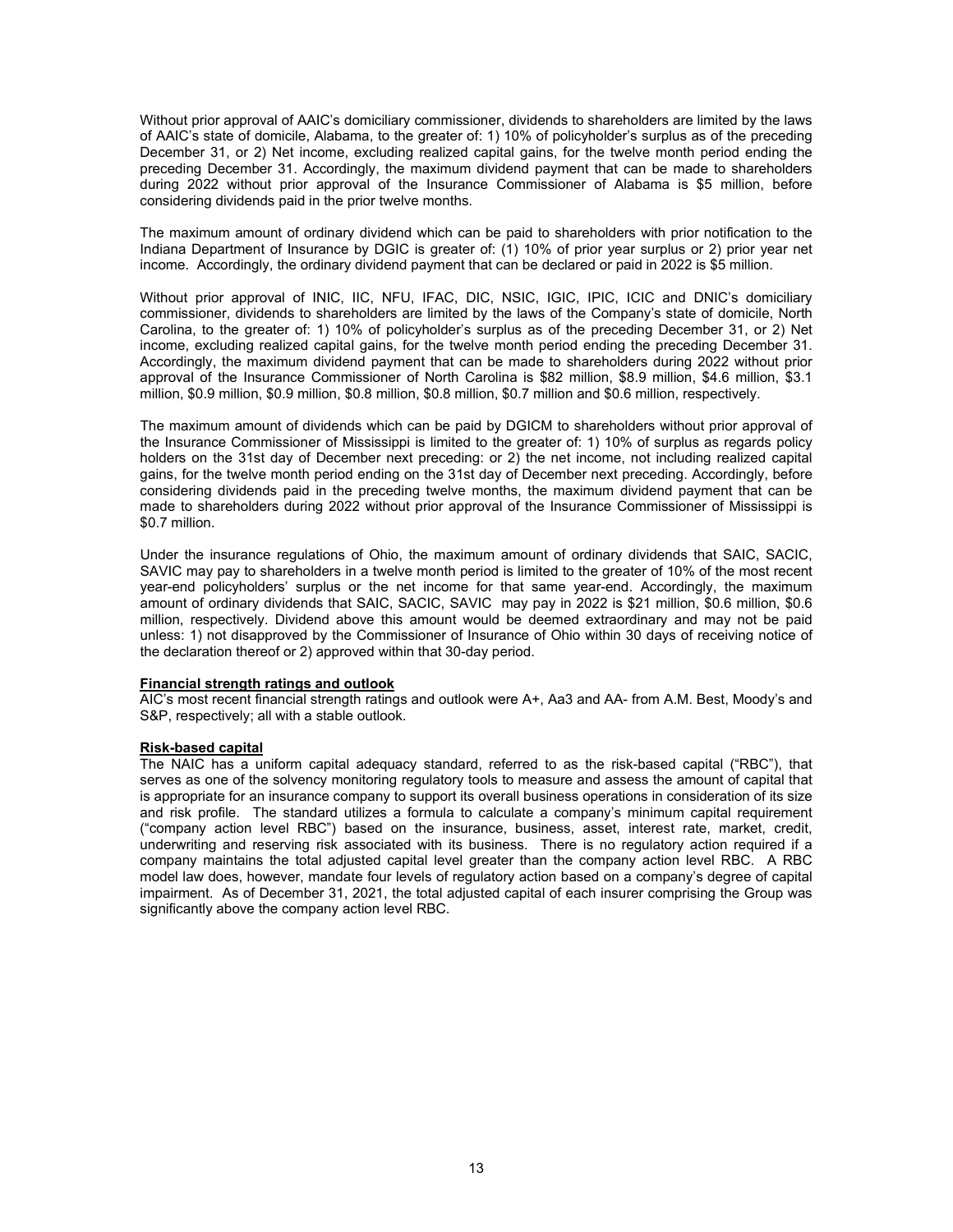# **Insurance Regulatory Information System ("IRIS") ratios**

The NAIC has also developed a set of financial relationships or tests known as the IRIS to assist state regulators in monitoring the financial condition of insurance companies and identifying companies that require special attention or action. The NAIC analyzes financial data provided by insurance companies using prescribed ratios, each with a defined usual range. Additional regulatory scrutiny may occur if a company's ratio results fall outside the usual range for four or more of the thirteen ratios. As of December 31, 2021, one insurer comprising the Group had more than three ratios outside the usual range. Seven insurers had four or more ratio results fall outside of the usual range.

SAIC had seven ratio results fall outside of the usual range which were due to the extraordinary dividend of \$95 million paid in the fourth quarter 2021 and SAIC being 100% reinsured, subsequent to its acquisition by Allstate, effective October 1, 2021.

INIC had six ratio results fall outside of the usual range which were due INIC being 100% reinsured to AIC effective January 4, 2021, and the transfer of \$930 million in assets in connection with the quota share agreement described earlier along with a decrease in surplus due to a \$650 million dividend paid to National General Management Corporation ("NGMC"), its parent company.

ESPC had four ratio results fall outside of the usual range which was due to \$20 million of non-admitted receivables from parent, subsidiaries and affiliates as a result of the Illinois state prescribed practice to nonadmit such receivables that are not outstanding for more than three months that exceed the lesser of 5% of admitted assets or 10% of policyholder surplus in accordance with the statute 215 ILCS5/3.1 along with a decrease in surplus from the Plan of Division described earlier.

IGIC had four ratio results fall outside of the usual range which were due to a shift in the investment portfolio to lower yield investments and higher premiums driven by growth.

IIC had four ratio results fall outside of the usual range which were due to a shift in the investment portfolio, to lower yield investments, a \$27 million capital contribution received from NGMC, its parent and higher premiums driven by growth.

SACIC and SAVIC had four ratio results fall outside of the usual range which were due to SACIC and SAVIC being 100% reinsured, effective October 1, 2021.

### **Unusual or Infrequent Items**

The Group did not have unusual or infrequent items as of December 31, 2021.

Due to the significant decline in the number of auto accidents caused by mandated stay-at-home orders, other pandemic containment actions and reduced economic activity from the Novel Coronavirus Pandemic or COVID-19 ("Coronavirus), premium refunds were provided to certain policyholders. Auto and certain commercial lines customers received a Shelter-in-Place Payback under the terms of a policy endorsement reducing net premiums written and earned by \$869 million for the six months ended June 30, 2020.

Additionally, the State of California requested that insurers assess the impact of the Coronavirus and issue premium refunds for passenger auto, motorcycle, various commercial lines of insurance as well as other lines. Net premiums written and earned were reduced by \$133 million for the six months ended December 31, 2020.

#### **Coronavirus**

The Coronavirus resulted in governments worldwide enacting emergency measures to combat the spread of the virus, including travel restrictions, government-imposed shelter-in-place orders, quarantine periods, social distancing and restrictions on large gatherings. These measures moderated in 2021 as vaccines have become more widely available in the United States and Canada. There is no way of predicting with certainty how long the pandemic might last. The Group continues to closely monitor and proactively adapt to developments and changing conditions. Currently, it is not possible to reliably estimate the impact to the Group's operations, but the effects have been material.

#### **PG&E Corporation and Pacific Gas and Electric Company (together "PG&E") Settlement**

On June 20, 2020, the United States Bankruptcy Court for the Northern District of California confirmed PG&E's Chapter 11 Plan of Reorganization. The Plan of Reorganization included an agreement to resolve insurance subrogation claims arising from the 2017 Northern California wildfires and the 2018 Camp Fire for \$11 billion. AIC was party to the agreement.